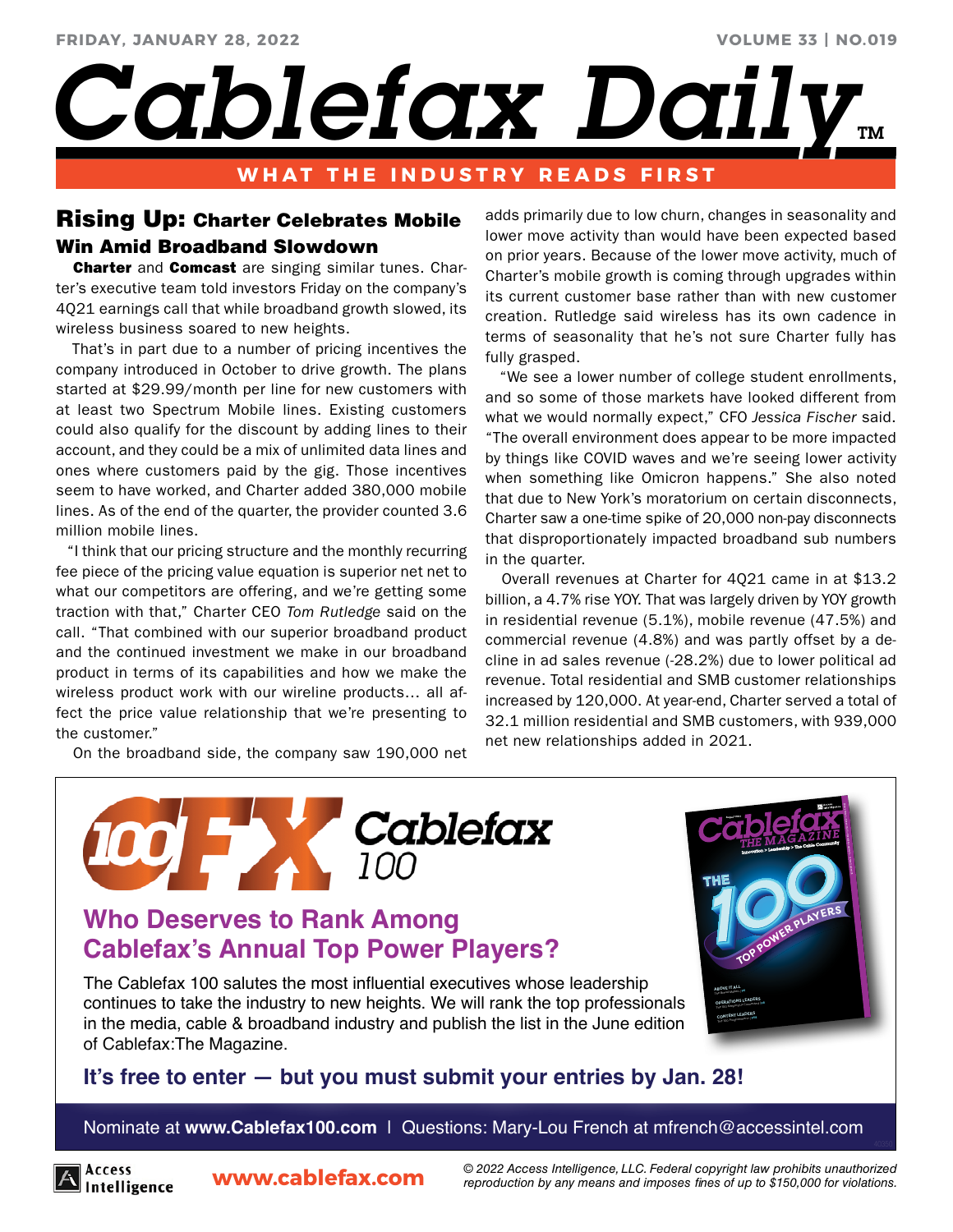A major area of growth for Charter moving forward will be its network expansions into hard-to-serve areas through programs like the Rural Digital Opportunity Fund and other subsidized rural construction projects. It hopes to spend approximately \$1 billion in 2022 on capital expenditures tied to its rural construction initiative or construction within census block groups that are defined as rural. Over the next five years, Charter will add more than 100,000 miles of new network infrastructure to its existing miles and it is currently hiring more than 2,000 employees and contractors to support that build.

 One segment that is moving along as expected is video. Charter lost 58,000 subscribers in 4Q21, but much of the activity in that sector followed trends that the company expected. "In the fall season, you had a tremendous uptick and the fourth quarter was big although **Cablevision**, because of the Hamptons, has sort of the opposite effect," Rutledge said.

**NINTH CIRCUIT LETS CA NET NEUTRALITY LAW STAND**

California's net neutrality laws have leapt over another hurdle. The 9th Circuit reaffirmed a district court's decision to deny an ask for a preliminary injunction from **NCTA, ACA Con**nects, CTIA and USTelecom that would bar enforcement of California's Senate Bill 822. The legislation establishes a statewide net neutrality policy that denies ISPs from blocking or slowing access to websites and bans practices that discriminate between different websites or applications. Federal judge *Mary Schroeder* wrote the opinion, stating that the district court was correct to deny the preliminary injunction

because only the invocation of federal regulatory authority can preempt state regulatory authority. "As the D.C. Circuit held in Mozilla, by classifying broadband internet services as information services, the FCC no longer has the authority to regulate in the same manner that it had when these services were classified as telecommunications services," she wrote in the opinion. "Without the authority to preempt, it does not much matter whether SB-822 conflicts with the federal policy objectives underlying the reclassification decision." Schroeder also said the California law does not conflict with the Communications Act.

### **FCC ADDS MORE SAFEGUARDS TO RDOF**

The FCC authorized more than \$1.2 billion through the Rural Digital Opportunity Fund for deployments in 32 states Friday, but those dollars have some strings attached. The Commission has also created the Rural Broadband Accountability Plan, an effort to monitor and ensure compliance for universal service high-cost programs like RDOF. The number of audits and verifications conducted by the agency will double this year and include on-site audits as well as audits and verifications based upon random selection. The largest dollar recipients will be subject to an on-site audit in at least one state, and higher-risk recipients will also be subject to additional audits and verifications. Results of verifications, audits and speed and latency performance testing will be made public on **USAC**'s website.

## **LIGHTSHED PARTNERS UPGRADES FUBO**

LightShed Partners upgraded Fubo from "Neutral" to "Sell" Friday despite its beliefs that the company's current business model will only lead to ongoing financial challenges.



Cablefax Daily (ISSN 1069-6644) is published daily by Access Intelligence, LLC | www.cablefax.com | 301.354.2101 | Editorial Director: Amy Maclean, 301.354.1760, amaclean@accessintel.com | VP/Group Publisher, Cablefax and Cynopsis: Robbie Caploe, 917.974.0640, rcaploe@accessintel.com | Managing Editor: Sara Winegardner, 301.354.1701, swinegardner@accessintel.com | Director of Business Development, Cablefax: Ellen Kamhi, 917.626.5574, ekamhi@accessintel.com | Dir of Marketing: Kate Schaeffer, kschaeffer@accessintel.com | Production Manager: Joann Fato, jfato@accessintel.com | Kerry Smith, Divisional President, Marketing & Media Group, ksmith@accessintel.com | Group Subs/Subscription Questions, Client Services: 301.354.2101, clientservices@accessintel.com | Annual subscription price: \$1,799.00/year | Access Intelligence, LLC, 9211 Corporate Blvd., 4th Floor, Rockville, MD 20850